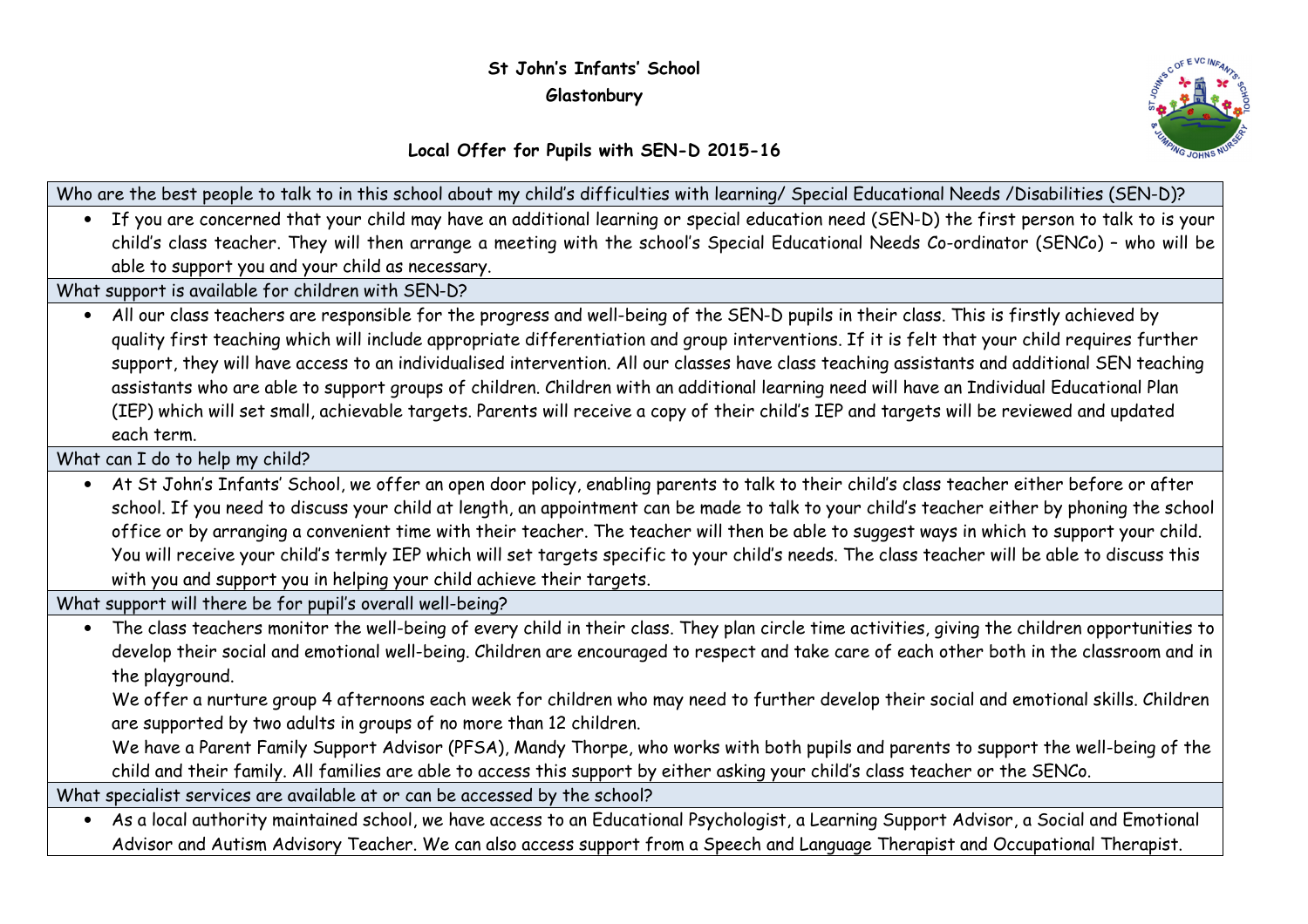The class teacher will make the decision to involve these specialist services in conjunction with parents and the SENCo. We can also access support from the Visual Impairment Team and Hearing Support Team when necessary.

What support is there for parents and families?

 • At St John's, we offer an open door policy, which enables parents to talk to teachers, if convenient, at the start or end of the school day. We also offer 3 parents' evenings throughout the academic year and teachers are happy to arrange meetings at a convenient time. The SENCo is also available to discuss any concerns or answer any SEN questions. She is also able to make referrals and suggest appropriate support for children or families. The SENCo works very closely with the class teachers to monitor progress and support.

The PFSA also offers support for children, parents and families and she also works closely with class teachers and SENCo. The PFSA is also able to access further support and advice from other services when necessary.

How will pupils be included in activities outside the classroom including school trips?

 • All pupils are encouraged to access external visits. A higher staff pupil ratio could be offered if it is considered necessary. A risk assessment is undertaken prior to any trip and additional risk assessments may be carried out for individual children. School will consult parents to help us accommodate pupil's needs as much as possible.

How accessible is the school?

 • The main entrance to the school is level and accessible, as are all external classroom doors. We offer one disabled toilet which is suitable for wheelchair users. The school is situated on a level site and the building is single storey.

How does the school support a pupil when joining or leaving?

- Any pupil joining the school in reception with an already identified SEN has a school entry plan meeting to which the parents, nursery staff, and any professionals involved are invited. This plan is then reviewed within the first term of school. Extra pre-visits may be arranged for the child if appropriate and additional support may be put in place to ensure a smooth transition from Nursery to school. The Reception class teachers will also arrange extra visits to the child's Nursery to observe them in their setting, if it is felt appropriate.
	- If a child joins the school with a SEN-D during the academic year, contact will be made with their previous school to ensure we have a clear understanding of the child's needs. Support will be put in place prior to them starting at St John's.
	- When a child leaves St John's in Year 2, this transition will be well supported. Contact will be made with their new school and Year 3 teachers will be invited to observe the child in their class and meet their current class teacher to ensure a smooth hand over. Extra transition sessions will also be planned for the child.
	- The class teacher and SENCo will meet with the child's next teacher to exchange relevant information about the child. Parents will be kept informed of all meetings and invited to attend when necessary.

How are the school's resources allocated and matched to a child's SEN needs?

 • The child's class teacher will decide on the resources needed for individual children with Special Educational Needs in conjunction with the SENCo. If these are not available in school they can be ordered by the SENCo or subject leaders.

A large portion of the school budget is spent on support staff (TA's) and through careful monitoring of data and progress by the SENCo,